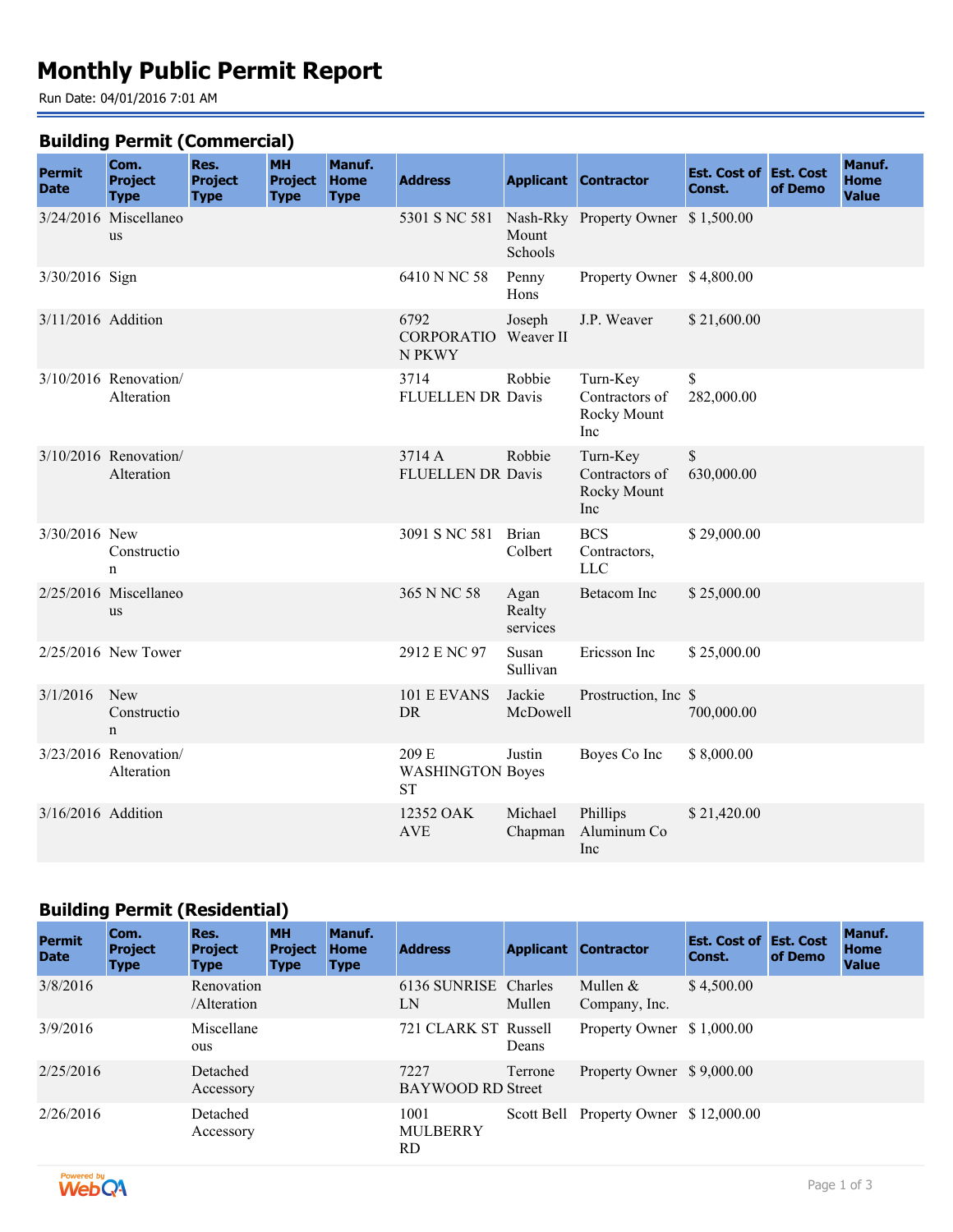## **Building Permit (Residential)**

| <b>Permit</b><br><b>Date</b> | Com.<br><b>Project</b><br><b>Type</b> | Res.<br><b>Project</b><br><b>Type</b> | <b>MH</b><br><b>Project</b><br><b>Type</b> | Manuf.<br><b>Home</b><br><b>Type</b> | <b>Address</b>                                         |                           | <b>Applicant Contractor</b>                | <b>Est. Cost of Est. Cost</b><br>Const. | of Demo | Manuf.<br><b>Home</b><br><b>Value</b> |
|------------------------------|---------------------------------------|---------------------------------------|--------------------------------------------|--------------------------------------|--------------------------------------------------------|---------------------------|--------------------------------------------|-----------------------------------------|---------|---------------------------------------|
| 3/8/2016                     |                                       | Detached<br>Accessory                 |                                            |                                      | 112 LUCILLE<br><b>ST</b>                               |                           | Jay Smith Property Owner \$ 0.00           |                                         |         |                                       |
| 3/11/2016                    |                                       | Miscellane<br>ous                     |                                            |                                      | 9369 S NC 581                                          | Harvey<br><b>Bissette</b> | Property Owner \$1,000.00                  |                                         |         |                                       |
| 3/11/2016                    |                                       | Renovation<br>/Alteration             |                                            |                                      | 2926 OTHAS<br><b>FIELD DR</b>                          | Glenn<br>Strickland       | Property Owner \$20,000.00                 |                                         |         |                                       |
| 3/15/2016                    |                                       | Addition<br>(covered)                 |                                            |                                      | 6716 LITTLE<br><b>CREEK RD</b>                         | Espinoza                  | Juana Cruz Property Owner \$2,000.00       |                                         |         |                                       |
| 3/21/2016                    |                                       | Miscellane<br>ous                     |                                            |                                      | 5578 S NC 58                                           | Susan<br>Leggett          | Property Owner \$15,000.00                 |                                         |         |                                       |
| 3/23/2016                    |                                       | Deck                                  |                                            |                                      | 4435 HICKORY Jeffrey<br><b>CREEK CT</b>                | Morgan                    | Property Owner \$1,800.00                  |                                         |         |                                       |
| 3/24/2016                    |                                       | Detached<br>Accessory                 |                                            |                                      | 501<br><b>WOODFIELD</b><br><b>DR</b>                   | Charla<br>Cham            | Property Owner \$12,000.00                 |                                         |         |                                       |
| 3/28/2016                    |                                       | Renovation<br>/Alteration             |                                            |                                      | 4029 N<br><b>BROWNTOWN LaDuke</b><br><b>RD</b>         | Dane                      | Property Owner \$90,000.00                 |                                         |         |                                       |
| 3/30/2016                    |                                       | Detached<br>Accessory                 |                                            |                                      | 9172 W OLD<br><b>SPRING RD</b>                         | Thomas<br><b>Bryant</b>   | Property Owner \$1,500.00                  |                                         |         |                                       |
| 3/31/2016                    |                                       | New Single<br>Family                  |                                            |                                      | 5183<br><b>BAYWOOD CT Baker</b>                        | Jerry                     | Four Seasons<br>Contractors,<br><b>LLC</b> | \$<br>180,000.00                        |         |                                       |
| 2/25/2016                    |                                       | New Single<br>Family                  |                                            |                                      | 3319<br><b>BUFFALOE</b><br><b>RIDGE CT</b>             | Four<br>Seasons           | Four Seasons<br>Contractors,<br><b>LLC</b> | \$<br>180,000.00                        |         |                                       |
| 3/7/2016                     |                                       | New Single<br>Family                  |                                            |                                      | 3492<br><b>BUFFALOE</b><br><b>RIDGE CT</b>             | Joe<br>Anthony            | Four Seasons<br>Contractors,<br><b>LLC</b> | \$<br>180,000.00                        |         |                                       |
| 3/8/2016                     |                                       | New Single<br>Family                  |                                            |                                      | 6931<br>ANNABELLA<br>RD.                               | Joe<br>Anthony            | Four Seasons<br>Contractors,<br>LLC        | \$<br>180,000.00                        |         |                                       |
| 3/8/2016                     |                                       | New Single<br>Family                  |                                            |                                      | 3493<br><b>BUFFALOE</b><br><b>RIDGE CT</b>             | Joe<br>Anthony            | Four Seasons<br>Contractors,<br><b>LLC</b> | $\mathbb S$<br>180,000.00               |         |                                       |
| 3/8/2016                     |                                       | New Single<br>Family                  |                                            |                                      | 4906<br><b>ELKHORN CT</b>                              | Joe<br>Anthony            | Four Seasons<br>Contractors,<br><b>LLC</b> | \$<br>180,000.00                        |         |                                       |
| 3/1/2016                     |                                       | Addition<br>(covered)                 |                                            |                                      | 8714 S NC 58                                           | Ben Hager Hager           | Construction &<br>Remodeling, inc          | \$29,000.00                             |         |                                       |
| 3/8/2016                     |                                       | Detached<br>Accessory                 |                                            |                                      | 3946 BEND OF Ben Hager Hager<br>THE RIVER<br><b>RD</b> |                           | Construction &<br>Remodeling, inc          | \$17,000.00                             |         |                                       |
| 3/24/2016                    |                                       | Addition<br>(covered)                 |                                            |                                      | 2254<br><b>HERMITAGE</b><br><b>RD</b>                  | <b>Brooks</b><br>Walston  | Brooks Walston \$28,000.00                 |                                         |         |                                       |
| 3/24/2016                    |                                       | New Single<br>Family                  |                                            |                                      | 7898 S NC 58                                           | Michael<br>Langley        | Michael Terry<br>Langley                   | \$15,000.00                             |         |                                       |